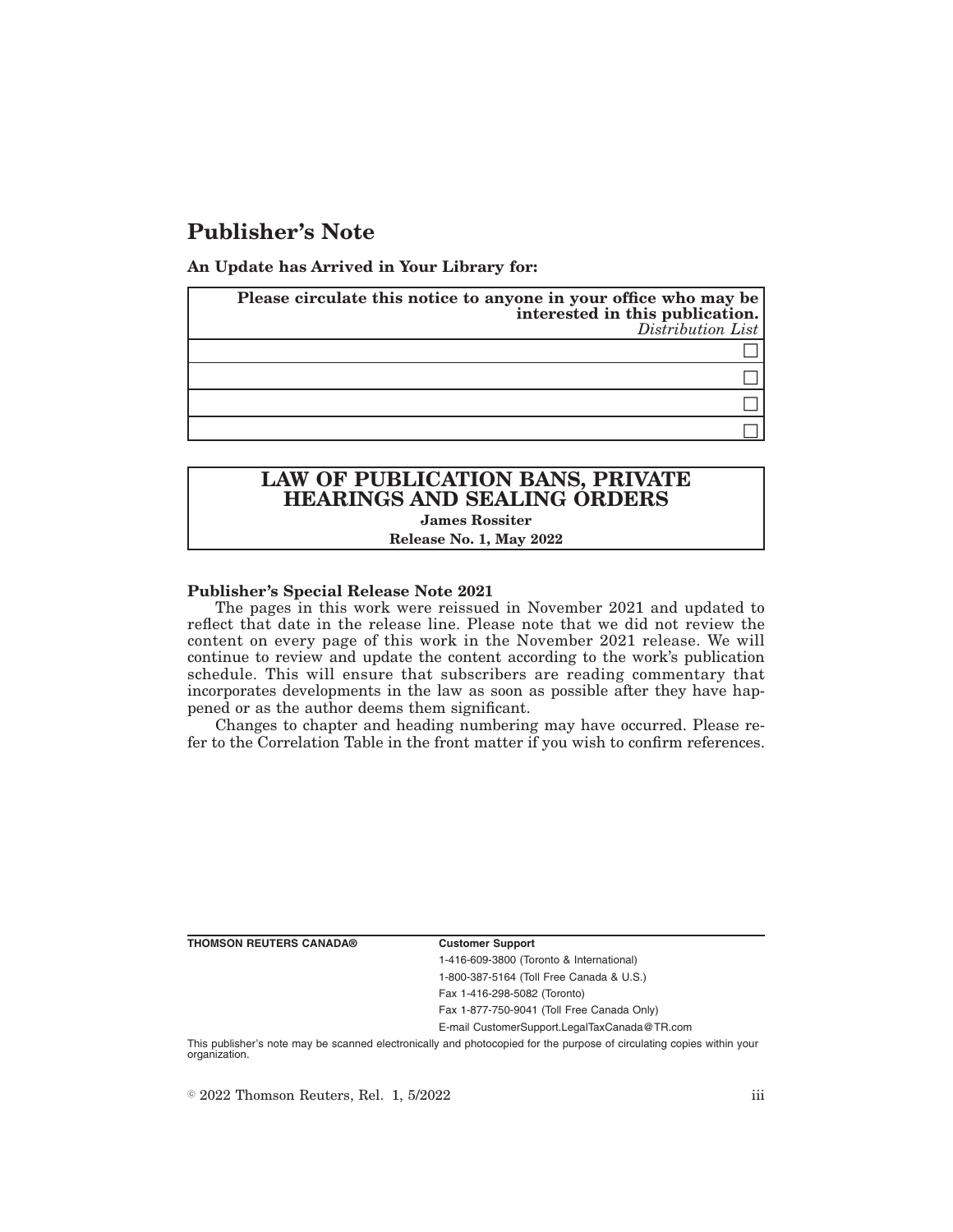As the Internet allows information to be instantly disseminated on a global scale, new questions about the need for and effectiveness of publication bans are arising. This book is the only work that provides a comprehensive review of the relevant statutory provisions and common law principles relating to publication bans in Canada. This resource also covers restrictions on access to courts and court information by the public and media.

This release features updates to the case law and commentary in Chapters 1 (Open Courts and Freedom of Expression), 2 (Common Law Bans and Access Restrictions), 3 (Civil Courts), 4 (Crime), 5 (Youth Crime), 6 (Family), 7 (Statutory Publication Bans, Access Restrictions), 8 (Practice and Procedure), and 9 (Television and Other Electronic Access).

## **Highlights**

- E **Civil Courts Courts Provincial Ontario —** Even though the confidentiality order was "interlocutory" as between the parties to the civil litigation, the Court of Appeal for Ontario, the journalist whose *Charter* s. 2(b) freedom of expression rights was affected by the order was permitted to appeal the order: *P1 v. XYZ School*, 2021 ONCA 901, 2021 CarswellOnt 19200 (Ont. C.A.)
- E **Practice and Procedure Disclosure in Other Proceedings — Variation of a Confidentiality Order —** According to the Supreme Court of Canada, a court's inherent supervisory jurisdiction over its records underlies its retention of jurisdiction to hear requests to set aside or vary a confidentiality order after the overall proceeding in which the order was issued has been finally decided on its merits. Grounds for reconsidering such confidentiality orders include a material change in circumstances, where the party seeking the variation needs to establish both the occurrence of the change and the likely result that the order would have been issued on different terms had the change been known at the time of its issuance; and novel submissions by an affected party who had not been given notice, provided such a party acts promptly to challenge the order, lest the party's delay be viewed as acquiescence: *Canadian Broadcasting Corp. v. Manitoba*, 2021 CarswellMan 554, 461 D.L.R. (4th) 635 (S.C.C.)

## **ProView Developments**

Your ProView edition of this product now has a new, modified layout:

- The opening page is now the title page of the book as you would see in the print work
- As with the print product, the front matter is in a different order than previously displayed
- E The Table of Cases, Table of Statutes and Index are now in PDF with no searching and linking
- The Table of Contents now has internal links to every chapter and section of the book within ProView
- E Images are generally greyscale and size is now adjustable